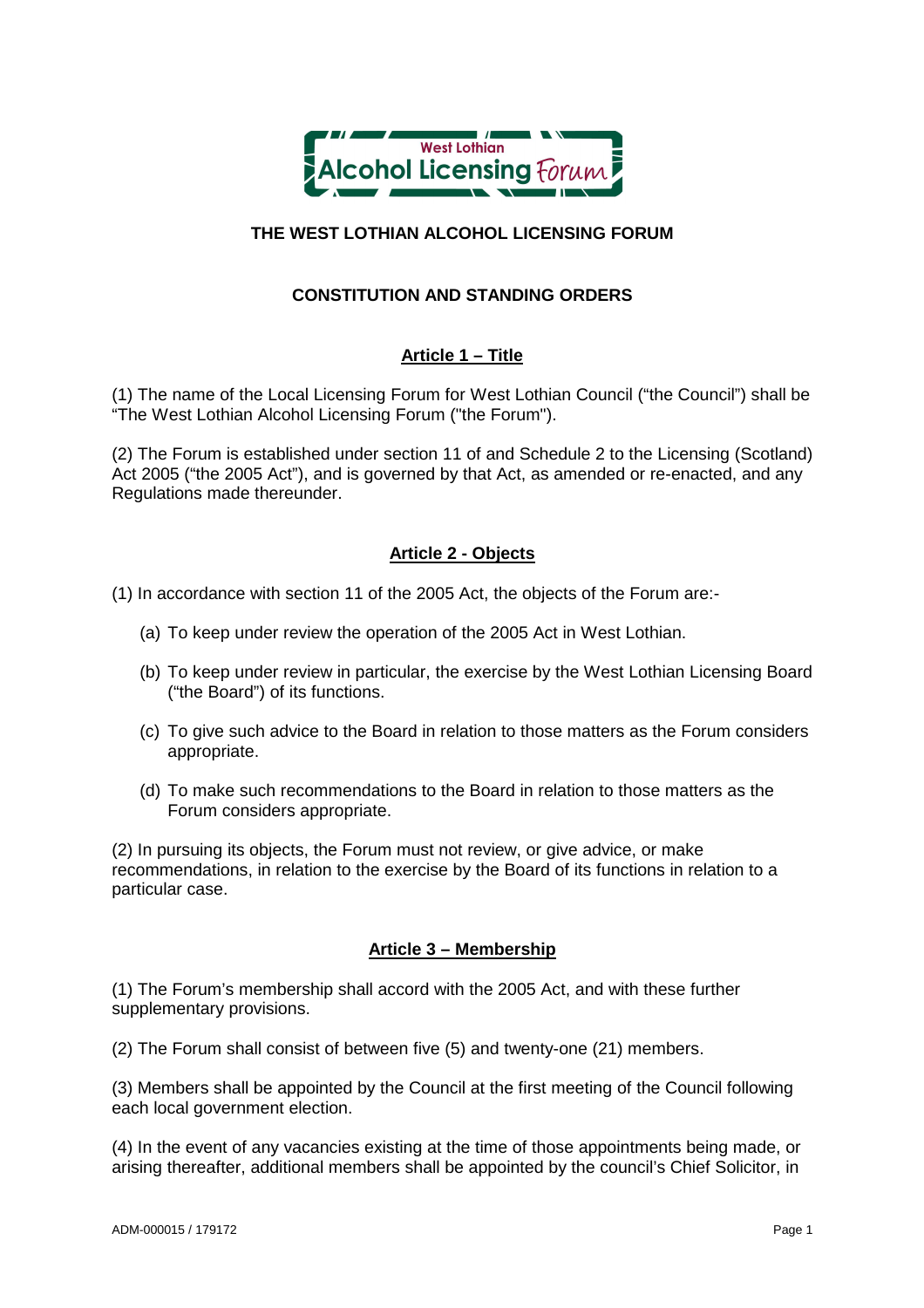accordance with the wishes of the Forum and in accordance with this Article, from time to time.

(5) In accordance with the 2005 Act, and as arrangements supplementary to that Act's provisions, membership of the Forum shall include:-

- (a) At least one of the Licensing Standards Officers for the Council;
- (b) At least one nominated representative of each of:
	- i. the Chief Constable,
	- ii. NHS Lothian,
	- iii. the council's Education Services,
	- iv. the council's Social Policy Services, and
	- v. the council's Housing Services.
- (c) Such other members to be drawn form the following groups:
	- i. residents of West Lothian to be as far as possible representative of the area
	- ii. in relation to its geography, demographics and socio-economic composition,
	- iii. at least one holder of a premises licence and/or a personal licence in the on-sales trade in West Lothian,
	- iv. at least one holder of a premise licence and/or a personal licence in the off-sales trade in West Lothian, and
	- v. at least three representatives of young people resident in West Lothian.

(6) Members shall be identified and recruited as follows:-

- a. In relation to (5)(a), the appropriate member shall be nominated by the council's Chief Solicitor as and when required, and the council and the Forum shall accept the nomination so made.
- b. In relation to (5)(b), the named organisation shall nominate a member as and when required, and the council and the Forum shall accept the nominations so made.
- c. In relation to  $(6)(c)$ , the Forum shall make such arrangements as it sees fit to identify possible members and fill any vacancies arising from time to time.

(7) Should a member nominated by an organisation under (6)(a) or (6)(b) be unable to attend a meeting, he or she shall be entitled to arrange for a substitute to attend to represent the nominating organisation.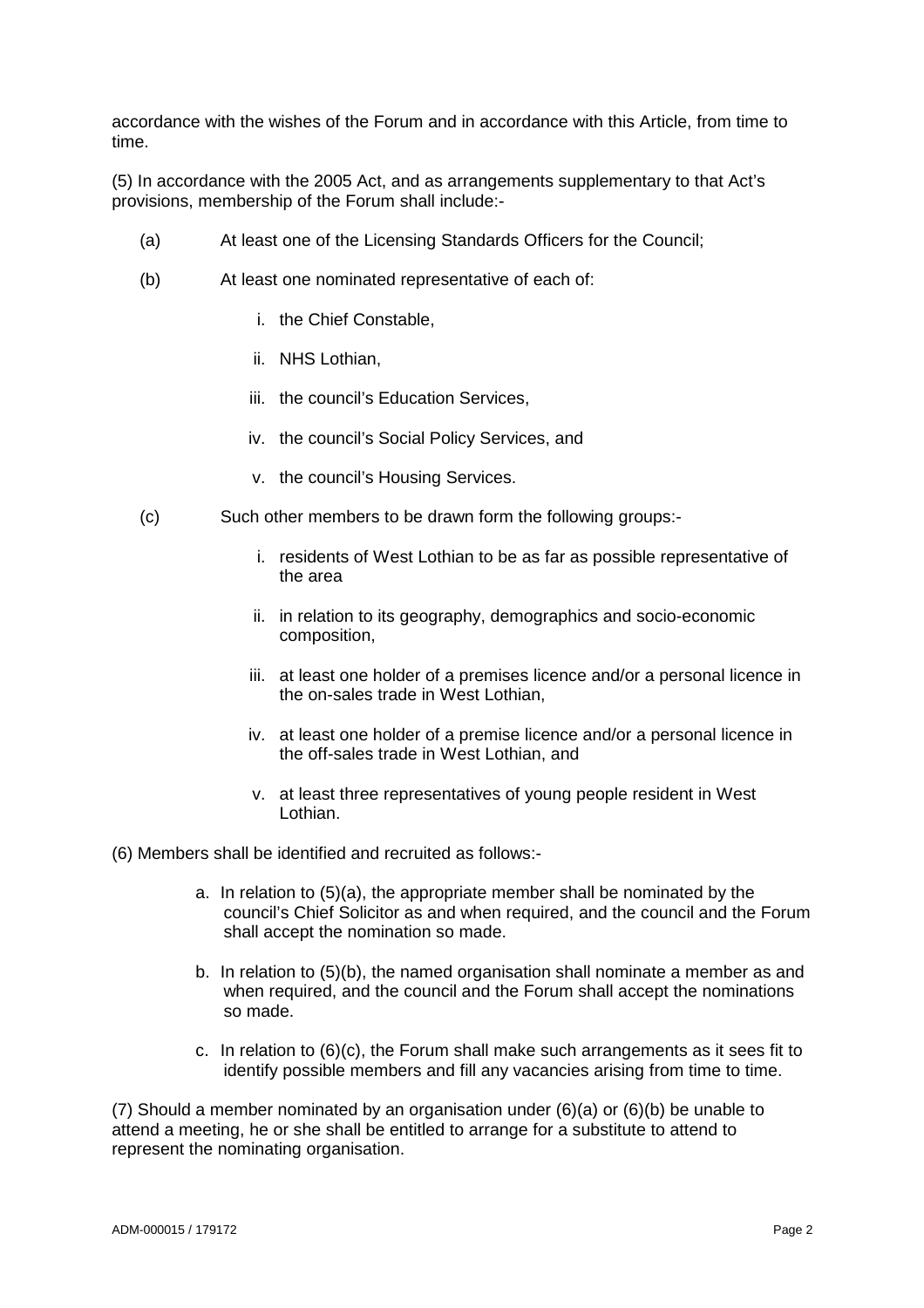(8) Substitutes shall not be permitted for other categories of members.

(9) In the event of a member nominated by an organisation under  $(6)(a)$  or  $(6)(b)$  failing to attend at or send a substitute to three or more consecutive meetings, the Forum may invite the nominating body to review the appointment and request that a new nomination be made.

(10) In the event of a member other than one nominated under  $(6)(a)$  or  $(6)(b)$  failing to attend three or more consecutive meetings, he or she shall cease to be a member unless the Forum is satisfied, after giving the member concerned the chance to make comments, that there is good reason for the member's absence and for him or her remaining as a member.

(11) Members retain membership until fresh appointments are made under Article 3(3) unless in the meantime he or she intimates his or her resignation, or ceases to be a member under Article 3(9) or (10), or is otherwise removed from membership of the Forum by the Council.

(12) The proceedings of the Forum are not affected by any vacancy in the membership of the Forum or any defect in the appointment of a member of the Forum.

### **Article 4 - Chair and Vice-Chair**

(1) At the first meeting in each calendar year the Forum shall elect one of its members to be the Chair of the Forum. The Chair will hold office until the next election the following calendar year, or until he or she intimates his or her resignation, or until he or she is otherwise removed as Chair by the Council.

(2) The Forum may at the same time elect a Vice-Chair from amongst the remaining members. The Vice-Chair will hold office until the next election the following calendar year, or until he or she intimates his or her resignation to the Council, or until he or she is removed as Vice-Chair by the Council.

(3) The Chair and Vice-Chair may act as such for a maximum period of four years in succession only. Thereafter neither is eligible for re-election to those posts for four subsequent years in succession, except that a member who has held the office of Vice-Chair shall not be prohibited from being elected to the office of Chair.

(4) Where a Chair or Vice-Chair resigns or otherwise ceases to be a member or to hold that office during their terms of office, it is for the members of the Forum to re-elect a replacement at the earliest opportunity. This replacement will hold office for the duration of the remaining year and be eligible for re-election at the following election, subject to this Article.

(5) The Chair or Vice-Chair must intimate in writing his or her resignation to the Clerk.

### **Article 5 - Arrangements for Meetings**

(1) The Forum shall meet every eight weeks where there is appropriate business to be considered and in any event must hold at least four meetings per calendar year.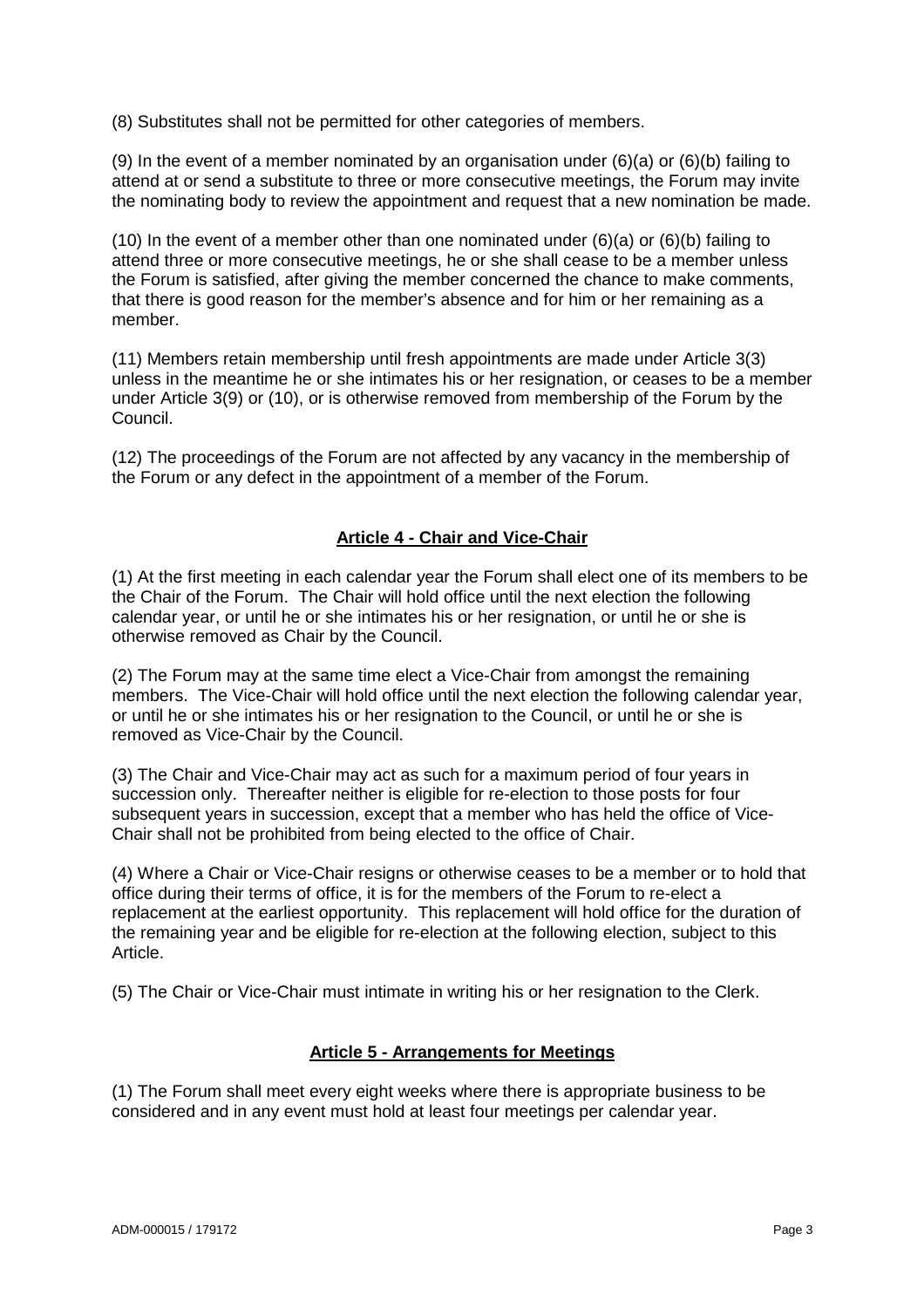(2) On at least one occasion in each calendar year, the Forum shall meet with the Board, the arrangements for that meeting to be made by the Clerks to the Forum and Board in consultation with their respective Chairs.

(3) Meeting arrangements shall be fixed by the Forum from time to time as required, failing which by the Chair in consultation with the Clerk.

(4) The Chair may call a Special Meeting of the Forum, stating in writing the business to be considered. Such a Special Meeting shall take place on a date and time to be arranged by the Clerk, which shall be not less than 7 days, and not more than 21 days, of the date the Special Meeting is called. At a Special Meeting, no business shall be considered other then that notified by the Chair.

(5) The Chair shall have power to change the date or time of a meeting in exceptional circumstances, but not to cancel a meeting.

(6) Meetings shall be notified and advertised as follows:-

- (a) Items of business for inclusion on the agenda should be submitted to the Clerk at least 10 days before each meeting.
- (b) Notice of the place, date and time of a meeting of the Forum will be sent to every Member electronically, or by some other means by prior arrangement with the Clerk, together with an agenda of business and any accompanying reports, not later than 7 days before the meeting.
- (c) Public notice of the meeting will include the date, time and place of the meeting, and information on where to obtain an agenda and any accompanying reports.
- (d) Meetings shall be advertised through the websites of the council, the Forum (if separate), and Alcohol Focus Scotland, and in other ways as may be determined by the Forum from time to time. Dates of meetings for each calendar year shall be notified by the Clerk to the West Lothian Association of Community Councils and all community councils active in West Lothian.
- (7) The Order of Business on the agenda for a meeting shall be as follows:-
	- (a) The names of those present at each meeting, as well as those who have submitted apologies, will be recorded by the Clerk.
	- (b) Minutes of the previous meeting and of any special meeting convened, having been circulated prior to the meeting, will be submitted, held as read and corrected if necessary. Matters arising from the minute may be dealt with where they are not otherwise on the agenda for the meeting.
	- (c) Items of business as per the agenda of business will be dealt with.
	- (d) Items of business that the Chair has accepted for consideration as a matter of urgency will be dealt with.

(8) The names of those present at each meeting, as well as those who have submitted apologies will be recorded and minutes produced of each meeting. This information will be circulated to each member prior to the following meeting, for approval. Members should submit apologies to the Clerk, and, where permitted under Article 3(7), members should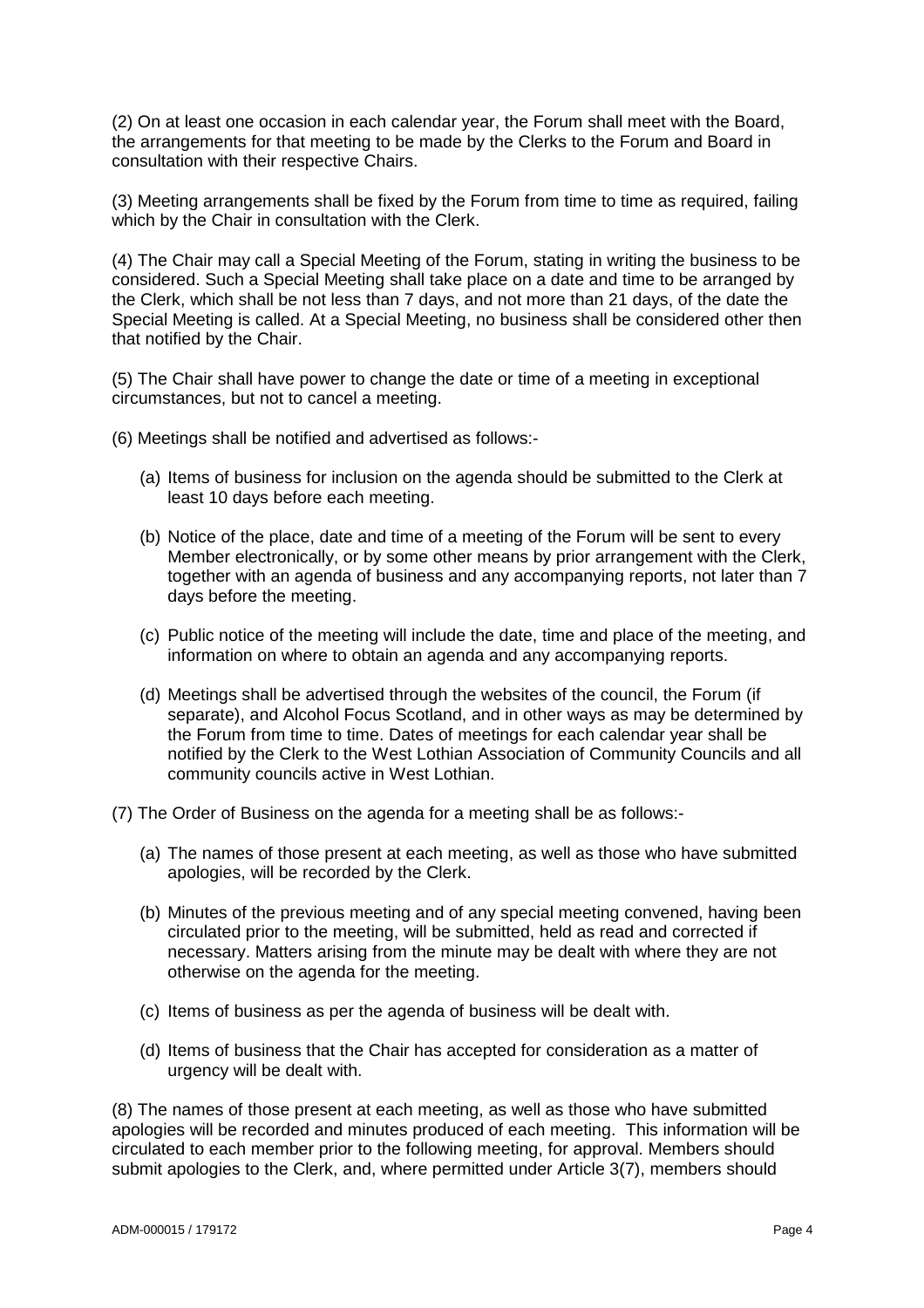notify the Clerk of any substitute to be in attendance, in good time so that the incidence of inquorate meetings is kept to a minimum.

(9) Business which has not been specified in the agenda or reports and other documents not sent with the agenda may be intimated to the Clerk at the start of the meeting and considered at the end of the meeting, provided that the Chair rules that it is relevant and competent. No business or report or other documents will be considered.

(10) The Forum may change the Constitution from time to time, subject to notice of the proposed change having been given in the agenda for the meeting, and subject to the proposed changes having been set out in writing and circulated to members with that agenda.

(10) All meetings shall be held in public.

#### **Article 6 - Conduct of Meetings**

(1) Meetings of the Forum shall be chaired by the Chair or by the Vice-Chair in the Chair's absence. In the event that neither is the members present shall elect one of their number to chair the meeting.

(2) The Chair's responsibilities shall include:-

- (a) Ensuring that meetings are conducted in accordance with the Forum's Constitution and Standing Orders and best practice.
- (b) Ensuring that the agenda of the meeting is properly dealt with and that clear decisions are reached.
- (c) Permitting fair and reasonable debate, ensuring that the views and opinions of all those entitled to participate are allowed to be expressed, and that those views contribute to the outcome of the meeting.
- (d) Ruling on the competency and relevancy of additional items of business not included on the agenda for the meeting.
- (e) Ensuring that members comply with the Constitution and Standing Orders, and the Forum's Code of Conduct.

(3) Any questions regarding the remit or proceedings of the Forum are to be determined by the Chair, after consultation with the Clerk.

(4) The quorum for a meeting of the Forum is one half of the number of appointed Forum members, and substitutes in attendance shall be counted for that purpose.

(5) If after fifteen minutes from the appointed start time for a meeting a quorum is not present, the Chair shall adjourn the meeting to a time that he or she may then or afterwards fix in discussion with the Clerk. It should be recorded that owing to a lack of the necessary quorum no business could be transacted. The business on the agenda for an inquorate meeting shall be carried forward to the agenda for the next meeting.

(6) After a meeting has started if the number of Members present or able to participate in consideration of an item of business falls below the quorum the Clerk will draw this to the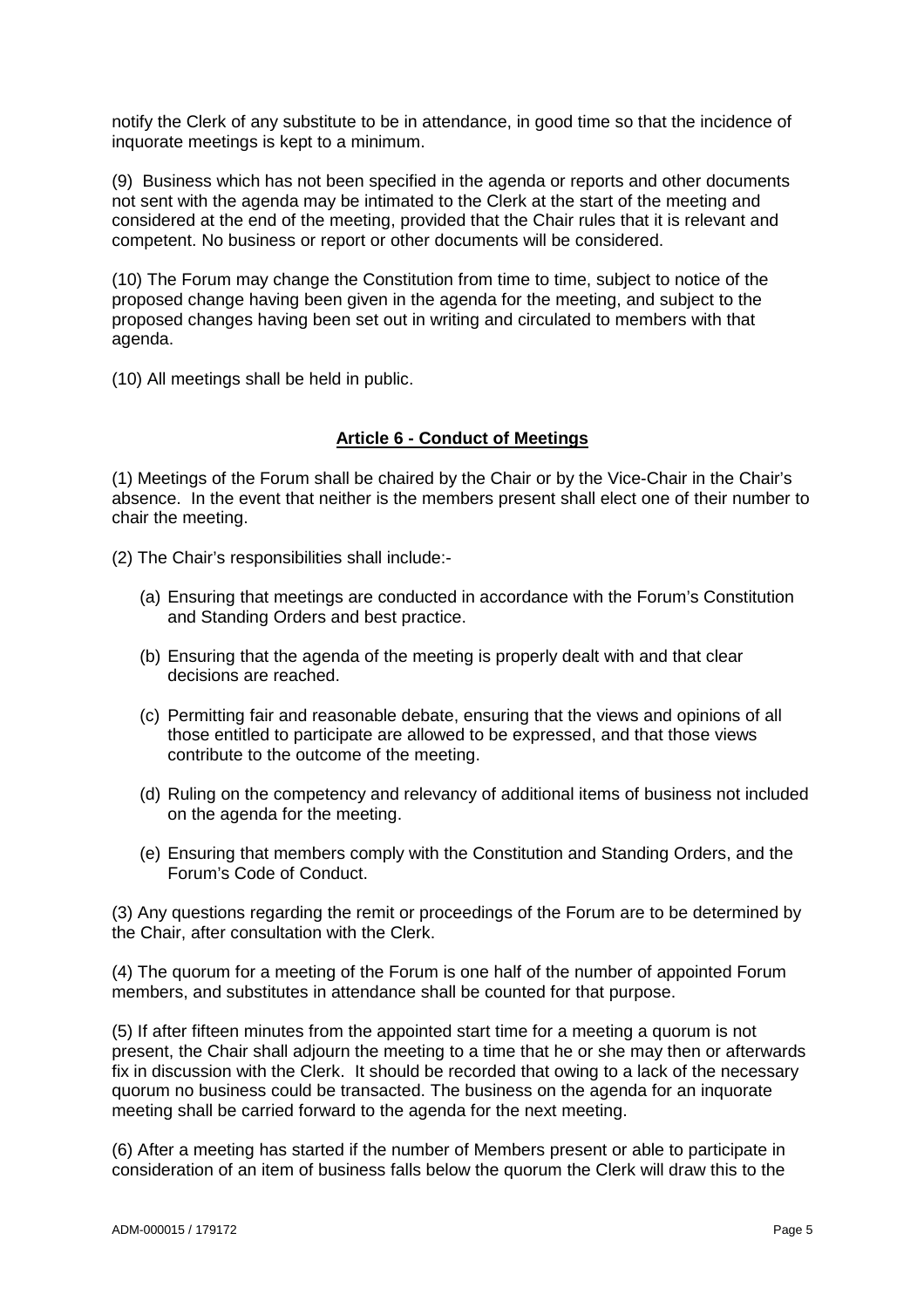attention of the Chair and if after a lapse of 5 minutes a quorum cannot be found the meeting will be adjourned immediately to a time that he or she may then or afterwards fix in discussion with the Clerk. It should be recorded that owing to a lack of the necessary quorum no business could be transacted. The business on the agenda for an inquorate meeting shall be carried forward to the agenda for the next meeting.

(7) The Chair shall determine the order of business, and shall rule if necessary in relation to urgent business being added to the agenda.

(8) If a vote is necessary in disposing of an item of business, a motion and an amendment shall be required. Every motion and amendment requires a seconder, and if there is no seconder the motion or amendment falls, and is not debated or recorded.

(9) Except with leave of the Chair, members shall be permitted to speak on one occasion only in any debate, for such period as the Chair shall determine, except that the mover of the motion shall be permitted to sum up briefly to conclude the debate.

(10) The Forum will operate under the principle of one vote per member present, irrespective of the reason or method of their appointment, and no proxy votes shall be allowed.

(11) Voting shall be by in public, by a show of hands, unless at least one member requests that the vote proceed by a roll-call vote.

(12) Decisions will be taken by a simple majority of those voting.

(13) In the event of a tie, the Chair shall have a casting vote which he or she may use at his or her absolute discretion.

(14) The numbers voting for and against any motion will be recorded in the Minute and the names of members so doing shall be recorded where there is a roll call vote.

### **Article 7 - Conduct at Meetings**

(1) While the remit of the Forum is to discuss general licensing matters and not specific cases, if any Member has a direct financial or non financial interest in any matter to be considered at a meeting of the Forum and is present at the meeting at which the matter is to be considered, he or she must be as soon as practicable after the meeting starts disclose that he or she has an interest. That Member is then precluded from taking part in the consideration of that matter and he or she must leave the meeting while the matter is under discussion.

(2) Members must comply with the Code of Conduct adopted from time to time by the Forum.

(3) In any event they shall conduct themselves in a courteous, orderly and respectful manner, they must respect the authority of the Chair at all times, and they must refrain from any conduct which is abusive, offensive or disruptive. In particular, they must not behave in a manner which would constitute a criminal offence or contempt of court.

(4) When the Chair speaks any member who is speaking shall stop.